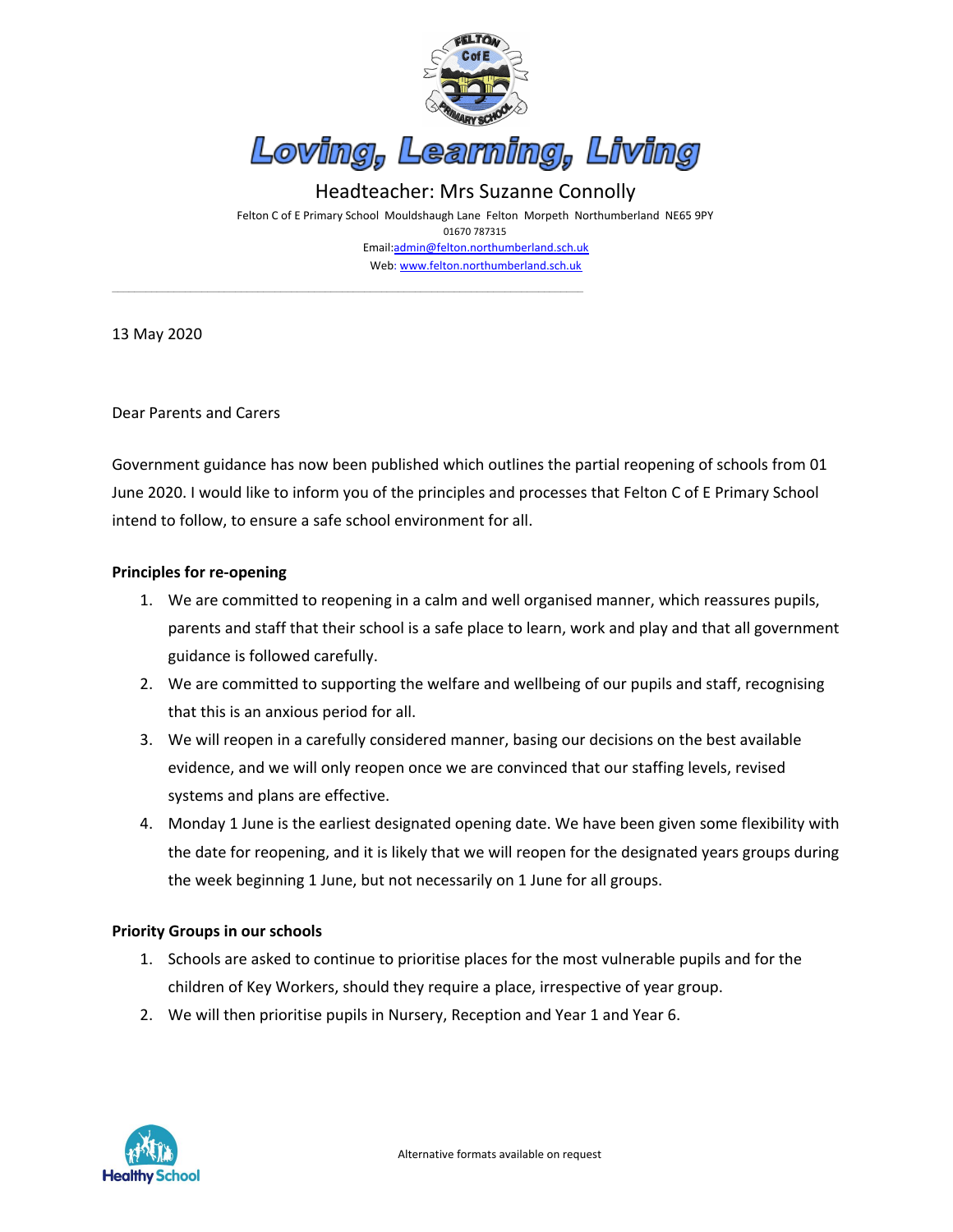# **The Department for Education (DfE) rationale**

The Df[E](https://www.gov.uk/government/publications/actions-for-educational-and-childcare-settings-to-prepare-for-wider-opening-from-1-june-2020/actions-for-education-and-childcare-settings-to-prepare-for-wider-opening-from-1-june-2020) [guidance](https://www.gov.uk/government/publications/actions-for-educational-and-childcare-settings-to-prepare-for-wider-opening-from-1-june-2020/actions-for-education-and-childcare-settings-to-prepare-for-wider-opening-from-1-june-2020) states that younger children are being prioritised in the first phases of wider opening. The guidance provides the government's latest understanding of the science, which indicates that we need to take a phased approach to limit the risk of increasing the rate of transmission:

- There is high scientific confidence that children of all ages have less severe symptoms than adults if they contract COVID-19
- There is moderately high scientific confidence that younger children are less likely to become unwell if infected with COVID-19
- Numbers of children going back need to be limited initially then increased gradually as the science permits; and
- Systems to reduce the size of the groups coming into contact with each other such as smaller class sizes spread out across settings – need to be implemented

## **Protective measures**

The guidance on protective measures provides the basis for our site and organisational plans. Our rationale is to minimise the number of contacts within school and therefore class sizes will be reduced in size, to enable social distancing to be maintained.

## **It is not recommended that either pupils or staff in schools use PPE.**

Instead, we will follow the guidance to ensure -

- Regular handwashing
- Regular cleaning of surfaces etc
- Staggered breaks and lunch
- Social distancing within fixed small groups of 15 pupils maximum

The DfE has publishe[d](https://www.gov.uk/government/publications/closure-of-educational-settings-information-for-parents-and-carers) [guidance](https://www.gov.uk/government/publications/closure-of-educational-settings-information-for-parents-and-carers) for parents which I encourage you to read carefully. This guidance states that the government is asking schools and settings to open more widely from 1 st June. As described earlier in this letter, it sets out which groups are expected to return to school, expectations of attendance and Frequently Asked Questions (FAQs).

We understand that parents may have concerns about sending their children back to school and the DfE has stated that parents will not be penalised for non-attendance at this time.